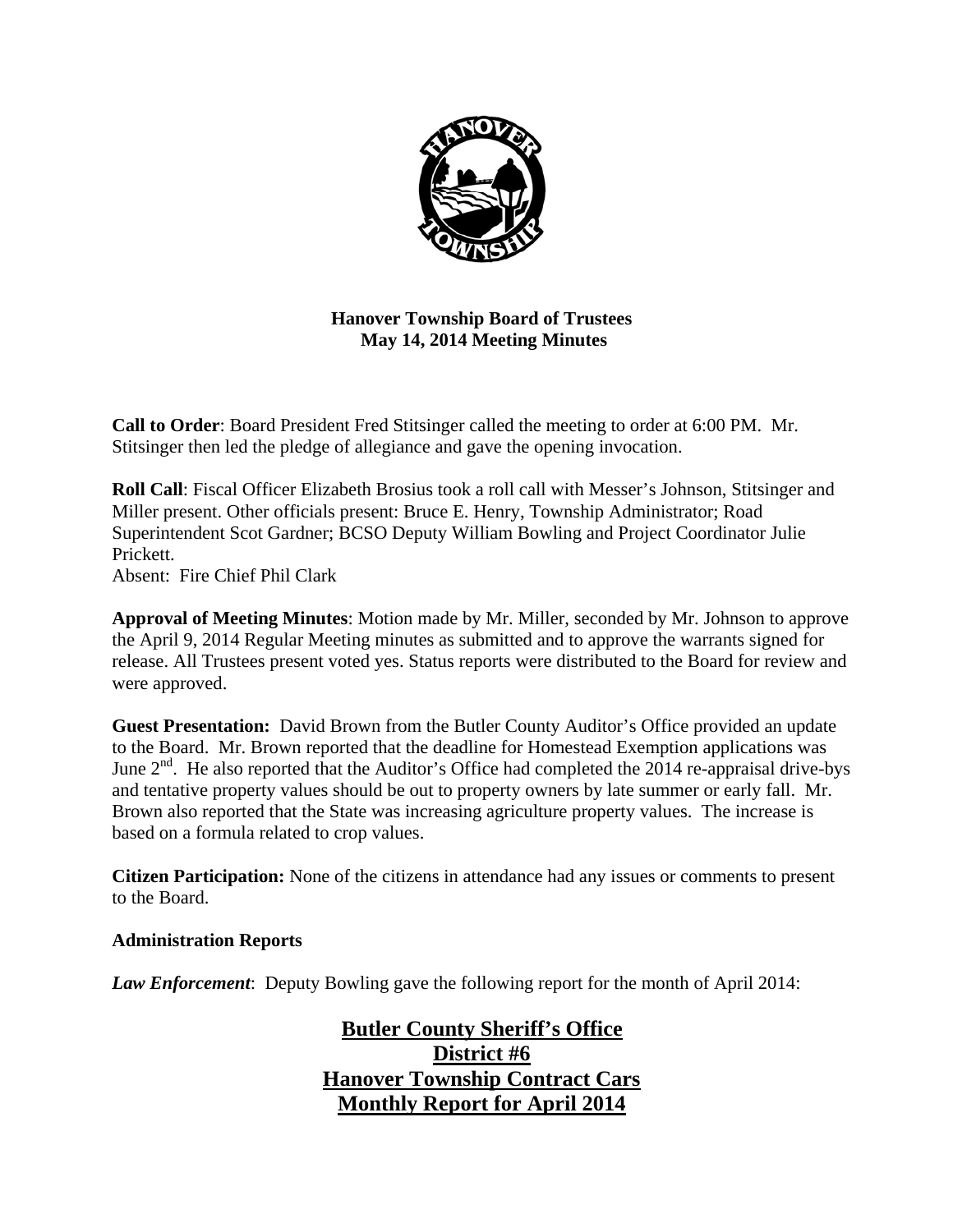| <b>Activity Area</b>                    | <b>Month Totals</b> | YTD    |
|-----------------------------------------|---------------------|--------|
| Dispatched Calls: 140                   |                     | 570    |
| Felony Reports: 7                       |                     | 24     |
| Misdemeanor Reports: 20<br>$\bullet$    |                     | 76     |
| Non-Injury Crash: 7                     |                     | 48     |
| Injury Crash: 04                        |                     | 24     |
|                                         |                     |        |
| Assists/Back Up: 25                     |                     | 130    |
| Felony Arrests: 0<br>$\bullet$          |                     | 07     |
| Misdemeanor Arrests: 00                 |                     | 29     |
| <b>OMVI</b> Arrests: 0                  |                     | 08     |
|                                         |                     | .44    |
| <b>Traffic Stops: 28</b>                |                     | 133    |
| <b>Moving Citations:14</b><br>$\bullet$ |                     | 82     |
| <b>Warning Citations: 12</b>            |                     | 60     |
| FI Cards: 0                             |                     | 00     |
| Civil Papers Served: 0<br>$\bullet$     |                     | 00     |
| <b>Business Alarms: 1</b>               |                     | 15     |
| Residential Alarms: 9                   |                     | 35     |
| Special Details: 1<br>$\bullet$         |                     | 03     |
|                                         |                     | 21,750 |
| COPS Times: 3,370 (Min.)                |                     |        |

Reporting: Deputy Bowling ( April15th forward) and Deputy Lentz/by BEH

*Fire/EMS*: Mr. Henry gave the following report for the month of April 2014 on behalf of Chief Clark who was absent due to a recent surgery:

# **Hanover Township Fire Department Monthly Report for April 2014- Phil Clark Fire Chief (Presented in May 2014)**

Run and detail activity for the Fire and EMS operations are reflected in the following numbers:

| • Emergency Medical Operations/Squad Runs: | 40 |
|--------------------------------------------|----|
| • Motor Vehicle Accidents:                 |    |
| $\bullet$ Fire Runs:                       |    |

• Fire Inspections: 00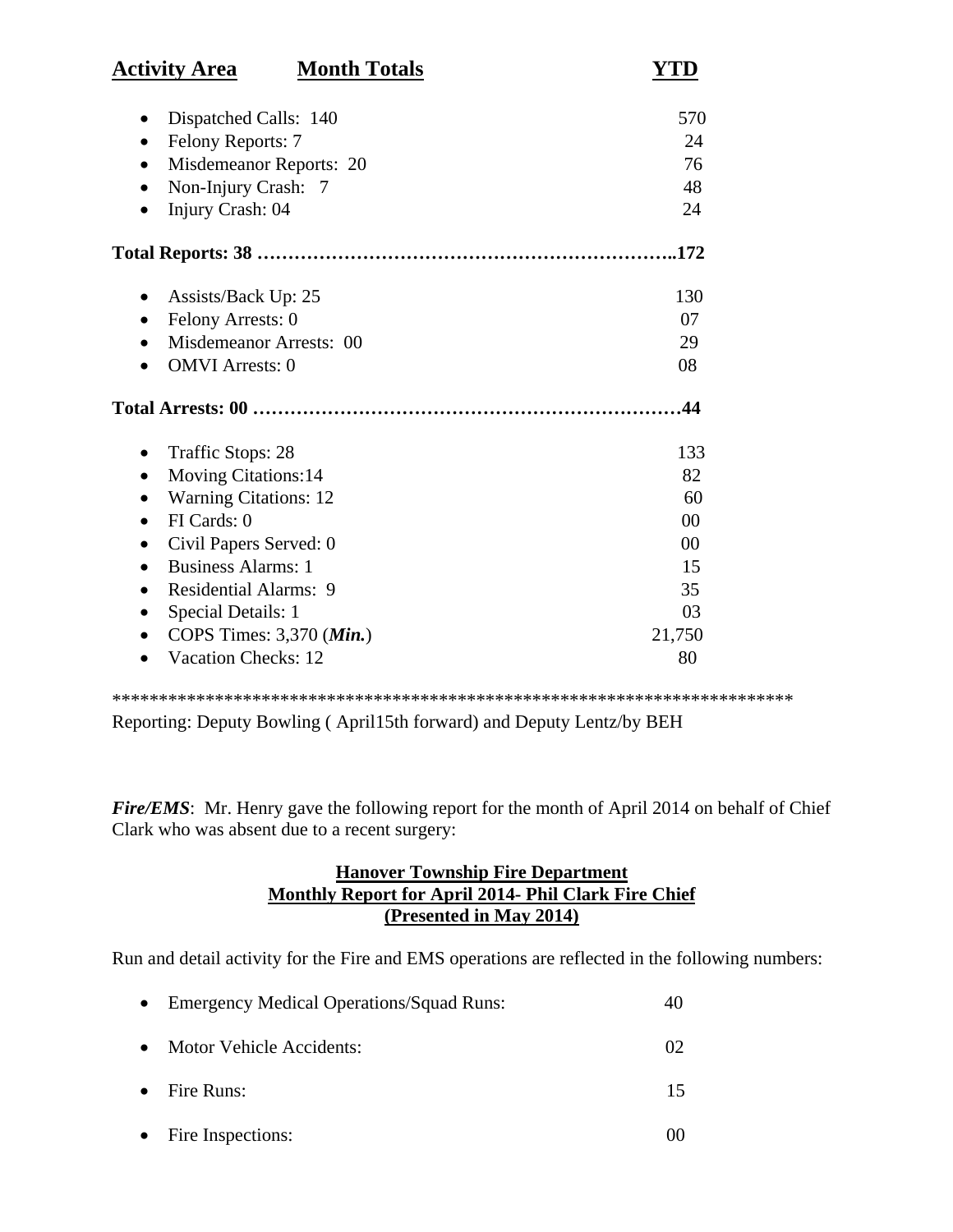| <b>Total Year to Date: 263 Runs/Operations</b> |                                                 |
|------------------------------------------------|-------------------------------------------------|
| • Total for the month:                         | <b>57 Runs/Operations</b><br>(57 Fire/EMS Runs) |
| <b>Other</b><br>$\bullet$                      | 00                                              |
| <b>Knox Box Details</b><br>$\bullet$           | 00                                              |
| • Air & Light Truck Call Out:                  | 00                                              |

# (April 2013: 53 Runs/Operations)

| Total for 2013  | 750 | Eight Year Average: 685 |
|-----------------|-----|-------------------------|
| Total for 2012  | 693 |                         |
| Total for 2011  | 719 |                         |
| Total for 2010  | 748 |                         |
| Total for 2009  | 676 |                         |
| Total for 2008: | 669 |                         |
| Total for 2007: | 717 |                         |
| Total for 2006: | 505 |                         |

*Road/Cemetery*: Mr. Gardner presented the following report for the month of April 2014:

#### **SUPERINTENDENT'S REPORTS (May 14, 2014)**

Millville Cemetery Operations Report April 1 through April 30, 2014

| 0 Graves sold to Township residents ( $@$ \$610)---------\$      | 0.00      |
|------------------------------------------------------------------|-----------|
|                                                                  | 895.00    |
|                                                                  | 0.00      |
|                                                                  | 2,700.00* |
|                                                                  | 0.00      |
|                                                                  | 0.00      |
| <b>Foundation and Marker installation fees----------------\$</b> | 1,543.20  |
|                                                                  | 5,138.20  |
| $*3$ @ regular fee of $$900 = $2700$                             |           |

Other Cemetery activities:

- 1. Mowed three times
- 2. Trimmed twice
- 3. Fixed 20 graves
- 4. Planted 2 new trees courtesy of a Scot Gardner donation. This replaced the dead trees we had to remove.
- 5. Cleaned the shop

**Road, Streets and Park (Scot Gardner)**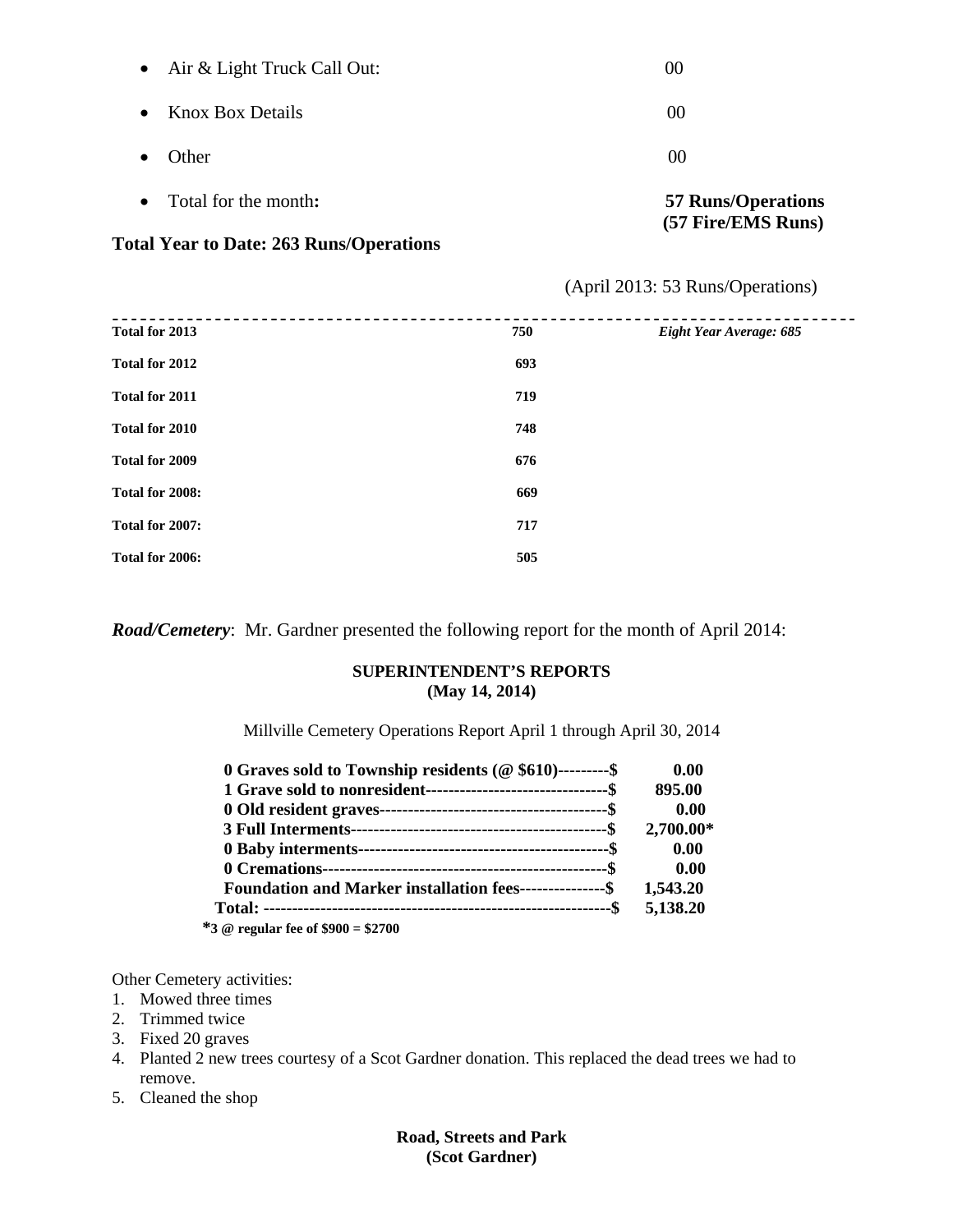- 1. Repaired pot holes on Nichols Road, Stahlheber Road, Roundhill Drive and Rafhuse Avenue.
- 2. Hauled salt to our old salt bin.
- 3. Service snow plows and snow equipment and put in storage.
- 4. Rebuilt a 300 gallon fuel tank for the Cemetery.
- 5. Put gravel on Pearle Lane.
- 6. Hauled concrete to Nichols Road.
- 7. Removed and unstopped a toilet at the Community Center.
- 8. Cleaned the dome drainage grate on Darrtown Road.
- 9. Replaced shingles on Shelter #1 and Shelter #2.
- 10. Replaced stop signs hit by cars on San Angelo Drive and on Merle Avenue.
- 11. Repaired the gang plank on the pirate ship in the playground.
- 12. Replaced the steps on the gazebo.
- 13. Picked up a dog carcass on State Route 130.
- 14. Called in to remove a tree on Lanes Mill Road.
- 15. Replaced shingles on the Community Center.
- 16. Put #2 stone on a bad spot of berm on Brunner Road and Martha Lane.
- 17. Cleaned up a tree that fell on Hogue Road.
- 18. Replaced the sign posts on the large arrow sign on Darrtown Road that had been run over.
- 19. Swept Washburn Road and fixed pot holes.
- 20. Replaced two parking stop posts at the Park.
- 21. Picked up tree limbs on Decamp Road.
- 22. Performed monthly truck, park and storm water inspections.

### *Administrator's Report*

Mr. Henry presented the following report to the Board:

#### **Administrator April 2014 Summary Report (Presented May 2014)**

- Cemetery Regulations: Prepared copies and distributed new cemetery regulations that were adopted last month. Sent indigent burial forms for 4 possible requests for burial.
- **Fire/EMS Run Data:** Prepared report for April runs. Prepared and sent pay plan documents and forms to the Fire Department.
- **Drainage Complaints/Citizen Relations**: Spoke with residents and Road Department staff about drainage issues related to Fairy Drive, Reily-Millville Road, Claude Avenue and Krucker Road.
- **Storm Water District:** Attended quarterly meeting at BCEO and obtained grant information for related projects.
- **Board and Financial Reports**: Obtained data from the Fiscal Officer and prepared Township funds analysis for the monthly and special Board meetings. Prepared Trustee packets. Prepared numerous contracts and permits for facility rentals.
- **Workers Comp:** Followed up with BWC on Safety Grant for the Fire Department. Also for the 2013 year, the Township may receive an award for our no lost time record for the year.
- **Community Concert:** Continued work on finalizing details for a Community Concert to be held in the Gazebo area on June 13, 2014. Park Committee planning meetings were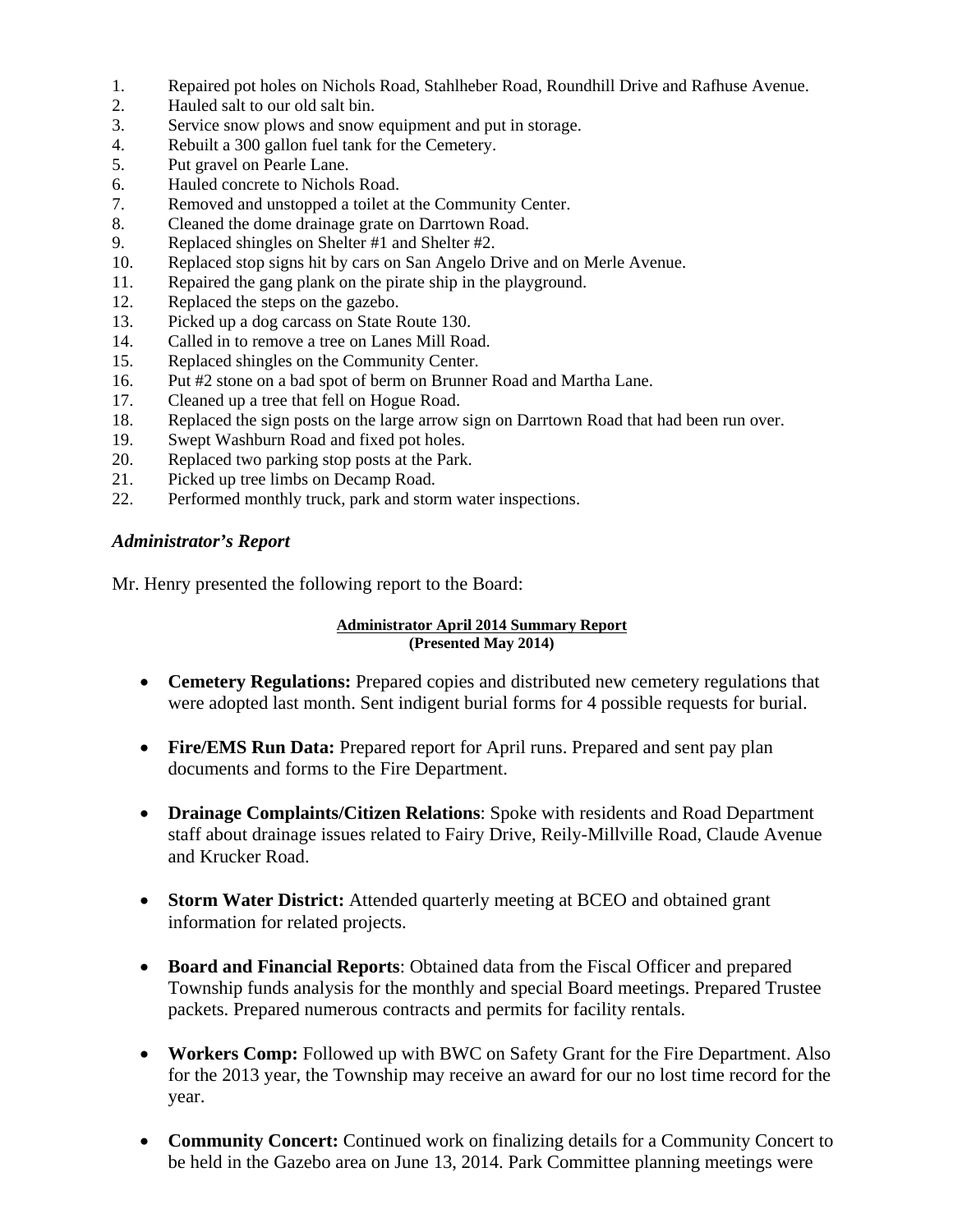held. Time for the event is 5:00PM to 10:00PM. Next step is to apply for an F-4 Liquor Permit.

- **Adverse Weather Siren**: Participated in testing of Siren which did work as required. Next test set for May 7, 2014.
- **Butler County Elections Board:** Spoke with Board of Elections staff making arrangements for use of the Community Center as a voting location for the May 6, 2014 Primary Election.
- **Items Still Pending/Delayed:** Fuel Card follow up is still pending; Personnel Policy Review with changes still pending.
- Legal Training: Attended legal seminar hosted by Frost, Brown & Todd Legal Firm on April 30, 2014 in West Chester.
- **Computer Software Change and Computer Purchase:** Purchased windows software to replace XP software on Township computers. Also purchased a new desktop for the main office computer. Moved the old desktop into the small office which now has all back up files on it.
- **Computer Virus**: Worked with a computer technician to remove viruses that tagged onto two of the computers.
- **Maintenance Issues**: Spoke with residents about yard maintenance issues on Abilene Ct., Millville Avenue, Gardner Road and Old Oxford Road.
- **Building and Zoning**: Worked with Jim Fox from the County on issues related to Hogue Road, Queen Mary, US 27.

# **Personnel Actions and Other Items of Note**

Reviewing employee increases for 2014 and have a recommendation. The recommendation is to grant the Administrator discretion to increase full time and part time/seasonal employees up to 2% to be effective on the pay period beginning May 26, 2014 or later as determined by the Administrator. In addition to approve a 3% increase for Scot Gardner for his work record and dedication to be effective May 26, 2014 pay period- to be approved as part of the overall approval of this report. Other personnel actions may occur within previously approved pay ranges to be reported back to the Board. Note: Approved as part of the overall motion to approve reports.

# **Other General Actions**:

Continuing review of Township Rules of Conduct and Fire Department SOPs that are related for possible changes and follow up in the next 5 months.

# **Of Note- Budget Information for April 2014**

**Cash Balance as of April 2014:** \$1,546,929.78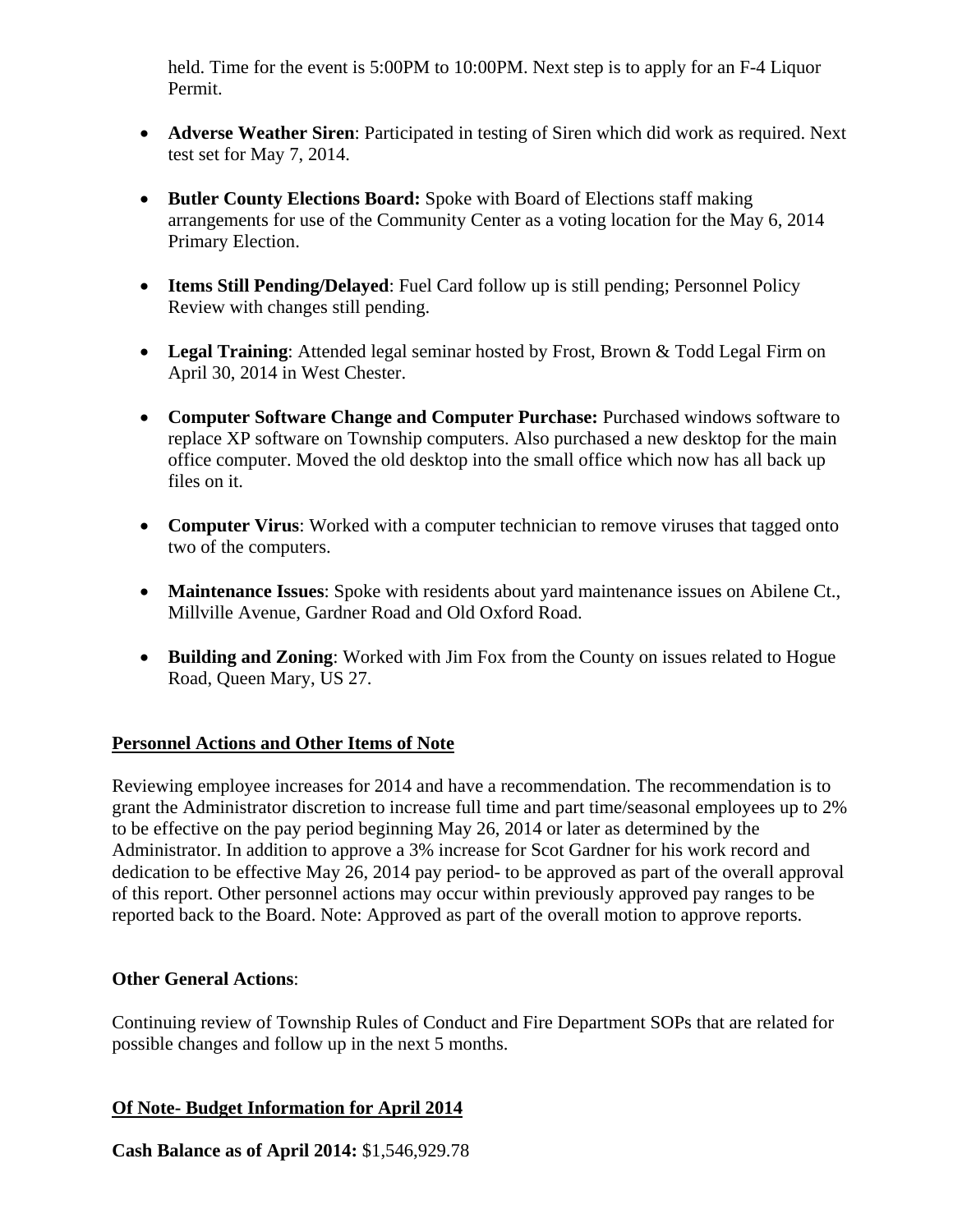# **Total Expenditures all funds for April 2014:** \$ 215,743.26

# **Total General Fund cash on Hand April 2014:** \$682,531.93 (44.12%) of Total funds)

**Total Fire/EMS Fund cash on hand April 2014**: \$350,449.77 (22.66%) of Total

# *(Monthly Revenue and Expenditure Reports are attached.)*

Mr. Henry noted that six of eight funds were running lower than last year.

# *Old Business*

*Community Concert Update (June 13, 2014):* Mr. Henry reported that the Community Concert was moving ahead as scheduled for June 13<sup>th</sup>. Mr. Henry noted that the festivities will begin at 5:00PM with acoustical music and the Remains playing from 7:00PM to 10:00PM. A wine garden will be open from 5:00PM to 10:00PM featuring Hanover Winery, Valley Vineyards and Caesar's Creek Winery. Food will be provided by Pit to Plate Barbeque and Damon's Wood Fired Pizza. In addition to wine, the Park Committee will be selling water, pop and kids' drinks. Mr. Henry reported that he had prepared and submitted the F-4 Ohio Liquor Permit request to the State for the one day event. Mr. Henry also reported that he would be requesting BCSO to provide special deputies for the event. Mr. Henry also reported that the Township could purchase wineglasses with the Township logo for the wine garden.

*Revision of Rental Fee Structure Discussion:* Mr. Henry provided an update on the suggested revisions to rental rates which were shared with the Board at its April 2014 meeting. After discussion, Mr. Stitsinger made **a motion** to amend the Township's rental fee schedule as proposed by the Administrator, seconded by Mr. Miller. A roll call vote was taken with all three Trustees voting yes. The approved revisions are as follows:

## **Rate Change Consideration – Rental Facilities Hanover Township Spring 2014**

- 1. **Facilities Affected**: Community Center, Shelter #2 and Gazebo.
- 2. **Last Rate Increase**: 2007.
- 3. **Reasons for Suggesting an Increase in Rates**: User activity has dramatically increased, labor and maintenance costs have risen and time involved in scheduling has dramatically increased.

# 4. **Current Rates**:

|                       | <b>Community Center:</b> \$100.00 fee plus a refundable Clean-Up Deposit of \$50.00                               |
|-----------------------|-------------------------------------------------------------------------------------------------------------------|
| Gazebo:               | \$25.00 for first two hours; plus \$10.00 per hour after two hours<br>with a refundable damage deposit of \$25.00 |
| <i>Shelter</i> $#2$ : | \$25.00 for first two hours; plus \$10.00 per hour after two hours<br>with a refundable damage deposit of \$25.00 |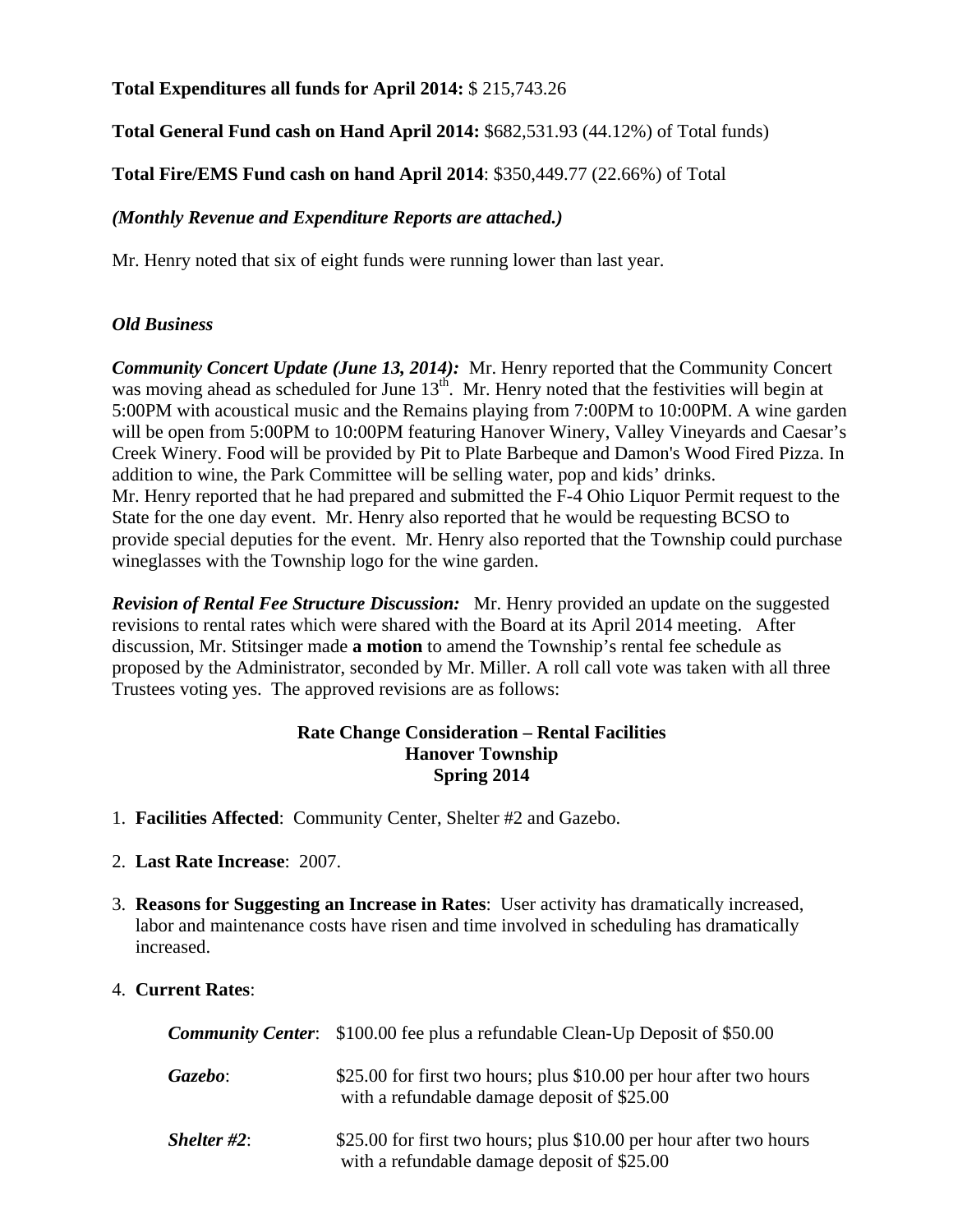## 5. **Suggested Changes**:

|                       | <b>Community Center:</b> \$150.00 fee plus a refundable Clean-Up Deposit of \$50.00.                             |  |
|-----------------------|------------------------------------------------------------------------------------------------------------------|--|
| Gazebo:               | \$50.00 flat rate for up to three hours; \$75.00 for six hours; \$150<br>for 7 to 10 hours. No Deposit required. |  |
| <i>Shelter</i> $#2$ : | \$35.00 flat rate for up to three hours; \$60.00 for six hours; \$120<br>for 7 to 10 hours. No Deposit required. |  |

- 6. **Elimination of Deposit for Gazebo and Shelter #2**: The Township on rare occasion has kept a clean-up or damage deposit. The administrative burden associated with returning checks either from the Township Treasury or personal checks from the renter kept on file takes a great deal of time to process and mail. There is a risk in eliminating this aspect of the rental policy.
- 7. **Effective Date**: September 2, 2014 (First day after Labor Day), existing reservations would be grandfathered at the lower cost.

*Update Fire/EMS Run Data for April:* Mr. Henry reported that as directed and approved by the Board, a new volunteer fire pay plan and run schedule was initiated in April 2014 to provide better service to the residents. It appears that the initial object of addressing the busiest time based upon past analysis worked for April. Although we were short for a few shifts, the new scheduling seems to be working. Of the 57 calls responded to during April, 37 or 65% of the calls fell between the hours of 6:00AM and 6:00PM. Average response time to the scene dropped to 11.74 minutes for these runs. Hanover Fire Department provided mutual aid 8 times but did not use mutual aid for the Township runs. Ross Township responded to a scene with Hanover one time. The cost for covering April for the on station stipend totaled \$2,326.00. Mr. Henry provided run summaries to the Board for its review.

*Motion – Fire Department Uniforms/Follow-up*: Mr. Henry noted that as part of the discussion analyzing the Fire and EMS responses for the last two years and in addition to pay and schedule changes, the Board believed the Township should have on-station personnel dressed in more professional attire. The Fire Chief has been researching options and recommended clothing/minimum uniform apparel for 20 responders who are or will be participating in the onstation assignment/schedule. Mr. Henry reported that the Chief recommended purchasing through Gall's setting aside \$150.00 for each volunteer. The total estimate is up to \$3,000.00. The Township already has an account with Gall's. A purchase order will be required. Mr. Miller made **a motion** to approve and authorize the purchase of uniform apparel from Gall's for the Fire Department as described for an amount not to exceed \$3,000.00 which was seconded by Mr. Johnson. After discussion, a roll call vote was taken with all three Trustees voting yes.

*Other Old Business:* There was none.

### *New Business*

*Resolution No. 34-14 Expressing Appreciation for Service (Bill Fulmer):* Mr. Henry explained the purpose of this resolution was to express appreciation to Mr. Fulmer for his service to the Township as a firefighter and fire inspector upon his retirement from the volunteer service. After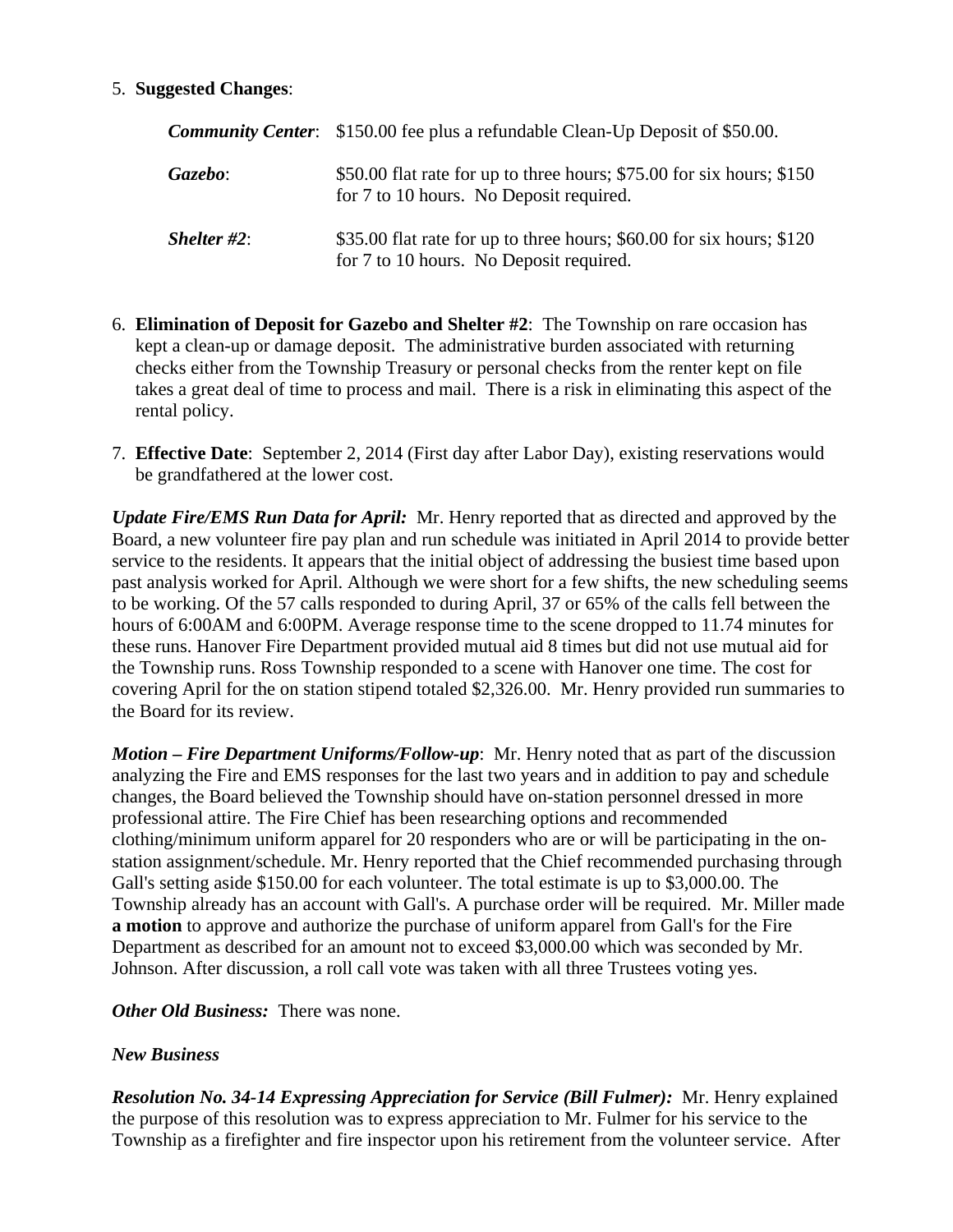some discussion, Mr. Stitsinger made a **motion** to adopt Resolution No. 34-14 which was seconded by Mr. Johnson. Upon roll call, all three Trustees voted yes.

## Resolution <sub>Ro.</sub> 34-14

# Recognizing the Outstanding Dedication and Service of Fire Fighter/Fire Inspector William J. Fulmer to Hanover Township and Expressing Appreciation

**Whereas,** Hanover Township has been blessed with good fortune and enhanced by the contributions of many volunteers and employees; and

Whereas, William J. Fulmer has served Hanover Township as an active member of the Hanover Township Fire Department since August of 1997 in the capacity of Fire Fighter/Fire Inspector; and

Whereas, Mr. Fulmer's tenure has been marked by service and dedication to the Department and residents of Hanober Township helping to make the Township a safer place to live, work and play; and

Whereas, Mr. Fulmer is retiring to pursue other interests; and

**Whereas**, it is appropriate at this time to recognize his outstanding service and dedication;

# Be it resolved by the Board of Township Trustees of Hanover Township Butler County, Ohio

**Section I.** That on behalf of Hanover Township residents and officials,  $\mathcal{D}$ illiam J. Fulmer is hereby recognized by the Township for his professional contributions, service and dedication to the community in helping Hanover Township "Growing Toward the Future" through his 17 years of service to the Hanover Township Fire Department

Section II. That the Board of Trustees, Fiscal Officer, Administration and Fire Department members express their appreciation to William J. Fulmer and wish him the best in his retirement.

The foregoing resolution was adopted in an open public meeting and is a reflection of the official action taken by the Board of Trustees of Hanober Township Butler County, Ohio on the 14<sup>th</sup> day of May 2014.

### Board of Trustees **Attest:**

Fred J. Stitsinger \_\_\_\_\_\_\_\_\_\_\_\_\_\_\_\_\_ Douglas L. Johnson Elizabeth A. Brosius Larry Miller Fiscal Officer/ Clerk

*Motions – Indigent Burials:* Mr. Henry reported that payments to funeral homes for indigent burials were pending Board approval. Mr. Henry reported that pursuant to the ORC and Township provisions, a request has been received for several indigent burials:

A) By Brown-Dawson Flick Funeral Home for the cremation and burial of Angelo Burns who passed away on March 27, 2014 who resided at 112 Island Lake Drive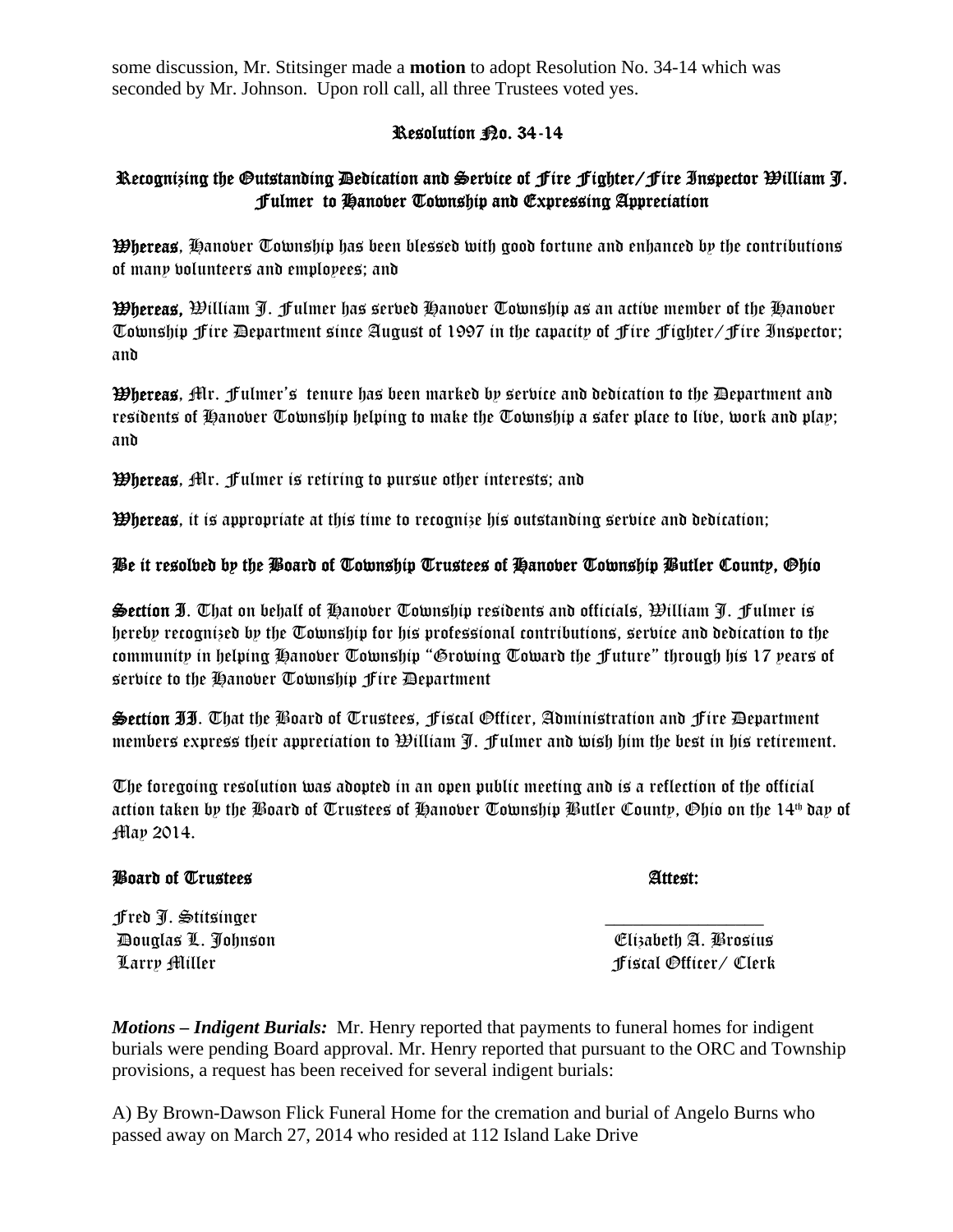B) By Weigel Funeral Home for the cremation of Karyn L. Fuller of 840 Woodbine Road who passed away on April 29, 2014.

C) By Webb Noonan funeral Home for the cremation of Charles R. King of 1843 Stahlheber Road who passed away on April 25, 2014.

## **Policy/Regulations Summary:**

**Pursuant to provision set forth in the Ohio Revised Code Sections 9.15, 1713.34 and 5101.521 Hanover Township has established guidelines and procedures for a determination of indigent burials and for the handling of such matters.** 

- **1. When the body of a deceased person is found in Hanover Township and such person was not an inmate of a correctional, benevolent or charitable institution of the State of Ohio, and the body is not claimed by any person for private internment or cremation at the person's own expense, or delivered for the purpose of medical, surgical or dissection studies (ORC 1713.34), it shall be handled as follows:** 
	- **a) If the person was a legal resident of the Township and there is no known next of kin, the deceased shall be buried at the expense of the Township based upon the determination of the legal residence of the deceased.**
	- **b) If the deceased has assets on account with a nursing home or similar facility, the Township shall make a claim to said facility for reimbursement of its costs.**
	- **c) Hanover Township shall provide a grave or cremation area, a grave marker and the opening/closing costs for the burial of the remains.**
	- **d) Indigent deceased veterans shall be provided for under the provisions of 5901.25 of the Ohio Revised Code. The Veterans Service Commission of Butler County shall be contacted to make the proper arrangements.**
	- **e) The remains of the deceased shall be buried in an area designated by the Cemetery Sexton in Millville Cemetery.**
- **2. The Hanover Township Indigent Burial Program is not a supplemental program. Funeral Home personnel shall not be entitled to any funds except for the amount of \$800.00 for each indigent service which includes cremation but not any visitation or formal service.** 
	- **a) Funeral homes shall make an attempt to ascertain if the deceased is a veteran and be aware of the provisions of Ohio Revised Code 5901.25. The Funeral home shall notify the Township if the deceased is determined to be a veteran.**
- **3. In accordance with Section 5101.521 of the Ohio Revised Code, Hanover Township will cooperate with an indigent person who claims the body of a loved one. The Township will consider the preferences and sensibilities of the claimant within appropriate financial limitations. The Township's responsibility to provide for cremation, internment and a plaque.**

The proper paperwork has been submitted and the Millville Cemetery Sexton has been notified. A motion is requested to approve payment of \$800.00 to the Brown-Dawson-Flick Funeral Home for Angelo Burns.

**Motion**: Mr. Stitsinger moved to approve payment of \$800.00 to the Brown-Dawson-Flick Funeral Home for the indigent burial of Angelo Burns, a resident of the McGonigle area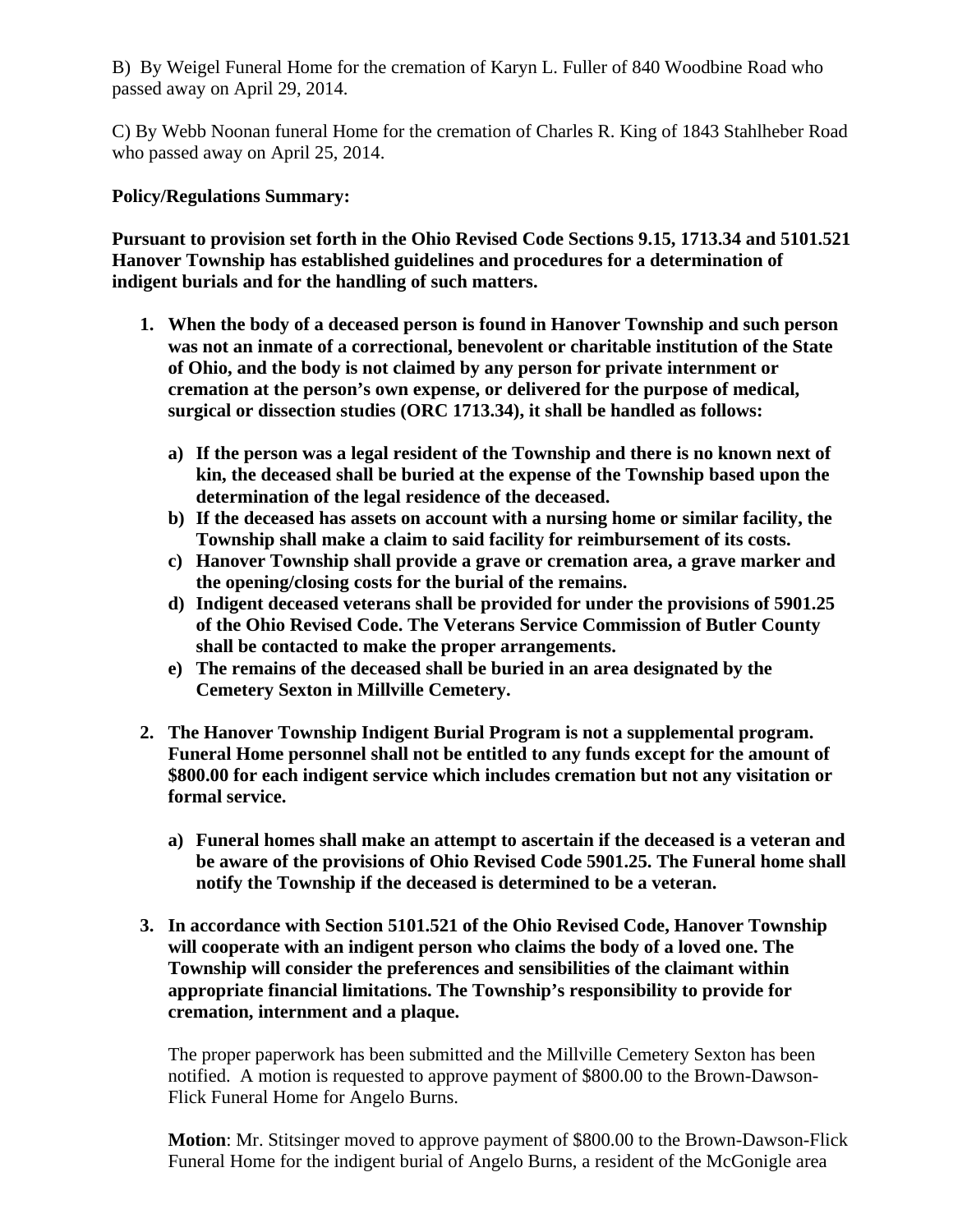with said action consistent with state law and Township Policy. Mr. Miller seconded the motion. After discussion, the Fiscal Officer took a roll vote with all three Trustees voting yes.

The proper paperwork has been submitted and the Millville Cemetery Sexton has been notified. A motion is requested to approve payment of \$800.00 to the Weigel Funeral Home for Karyn L. Fuller.

**Motion**: Mr. Stitsinger moved to approve payment of \$800.00 to the Weigel Funeral Home for the indigent burial of Karyn L. Fuller, a resident of the McGonigle area with said action consistent with state law and Township Policy. Mr. Miller seconded the motion. After discussion, the Fiscal Officer took a roll vote with all three Trustees voting yes.

**Recommendation**: The proper paperwork has been submitted and the Millville Cemetery Sexton has been notified. Based upon review it appears that Mr. King has relatives in the Township and he owns a portion of a property asset. Based upon the Township regulations, the Township Administrator reported that this request does not comply and therefore he did not recommend approval of payment in this instance.

*Resolution No. 35-14 Approve Milford Township Fire Contract:* Mr. Henry explained this resolution provides for the annual contract with Milford Township for fire services in remote areas of Hanover Township more efficiently serviced by Milford Township. After some discussion, Mr. Miller made a **motion** to adopt Resolution No. 35-14 which was seconded by Mr. Johnson. Upon roll call, all three Trustees voted yes.

# **Resolution No. 35-14**

## **Approving Agreement With the Milford Township Board of Trustees for Additional Fire Protection Services for Certain Areas of Hanover Township**

*Whereas*, Hanover Township Fire Department has cooperated with the Milford Township Fire Department for many years in providing fire protection services to certain more remote areas of the Township pursuant to authority through the Ohio Revised Code Section 505.37: and

*Whereas*, the Fire Chief and Township Administrator recommend an updated agreement with Milford Township for providing additional fire services; and

*Whereas*, the Board of Trustees concurs with the recommendation,

### *Be it resolved by the Board of Trustees of Hanover Township Butler County, Ohio*

**Section I.** That to promote effective fire protection services for more remote areas of Hanover Township, the Board hereby approves a contract for additional fire protection services for Taylor School Road, Huston Road and Four Mile Creek Road for \$400.00 annually as authorized by Section 505.37 of the Ohio Revised Code and as set forth in the attachment herewith labeled 'Attachment Resolution No. 35-14".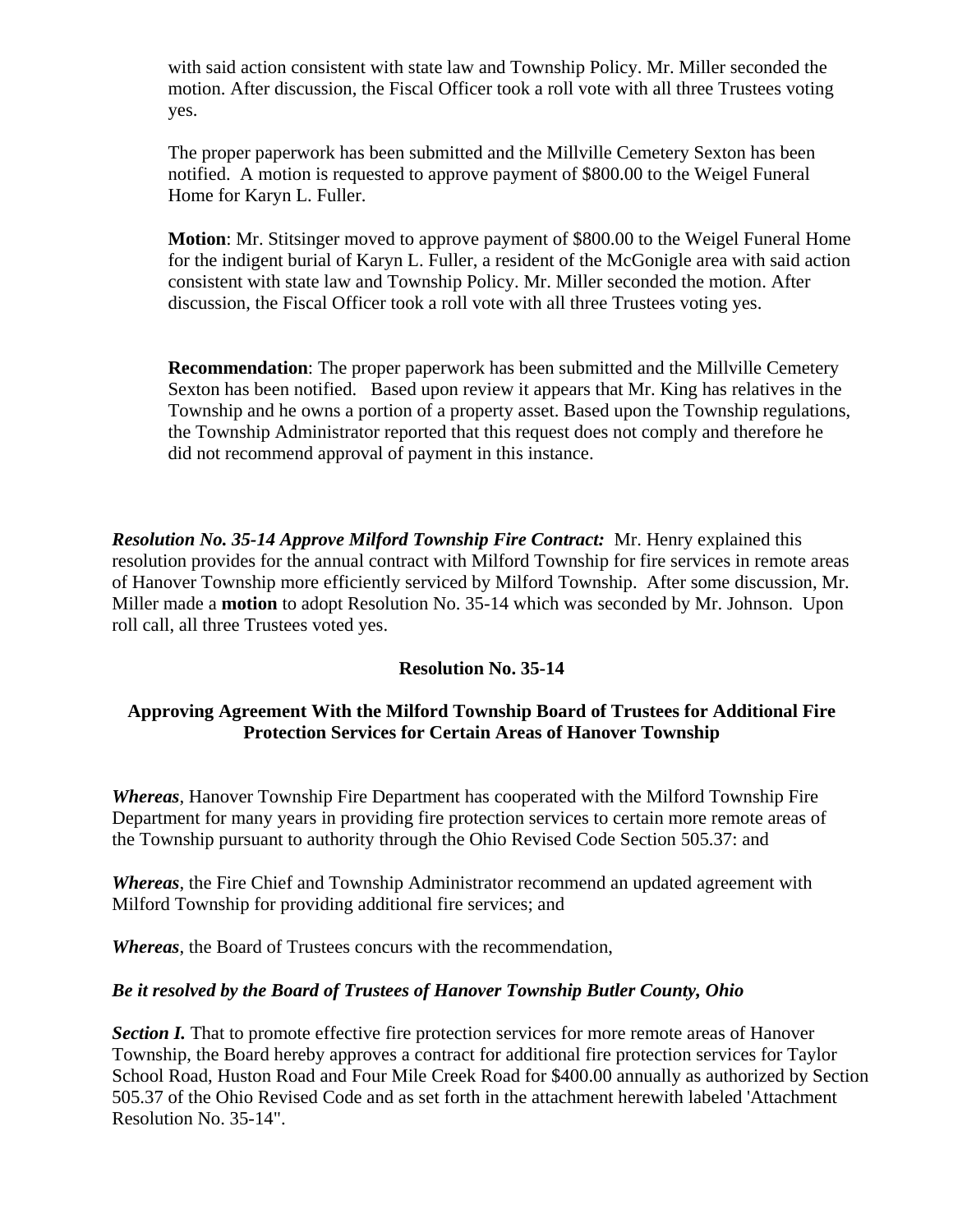*Section II*. That the Fiscal Officer is authorized to take all necessary steps to process said expenditure and provide payment accordingly.

The foregoing resolution was adopted in an open public meeting and is a reflection of the official action taken by the Board of Trustees of Hanover Township Butler County, Ohio on the  $14<sup>th</sup>$  day of May 2014.

| <b>Board of Trustees</b> | <i>Vote</i> | <b>Attest and Authentication:</b> |
|--------------------------|-------------|-----------------------------------|
| Fred J. Stitsinger       |             |                                   |
| Douglas L. Johnson       |             | Elizabeth A. Brosius              |
| Larry Miller             |             | Fiscal Officer/Clerk              |

*Resolution No. 36-14 Request BCEO Technical Assistance – Drainage Issue:* Mr. Henry explained there are several areas in the Township with drainage/sink hole issues that are beyond the expertise of the Township. Mr. Henry shared photos of the problem areas on Decamp Road, Claude Court and Nichols Road. This resolution would request technical assistance from the County Engineer's Office regarding these problem areas. After some discussion, Mr. Miller made a **motion** to adopt Resolution No. 36-14 which was seconded by Mr. Johnson. Upon roll call, Mr. Johnson voted yes, Mr. Miller voted yes and Mr. Stitsinger abstained. Motion carried.

## **Resolution No. 36-14**

# **Requesting Technical Assistance from the Butler County Engineer's Office to Assist the Township in Evaluating the Best Response/Repair Actions for Deteriorating Drainage Facilities on Decamp Road, Fairy Drive, Claude Court and Nichols Road**

*Whereas*, several storm water drainage problems have been identified along Decamp Road, Fairy Drive, Claude Court and Nichols Road that have special issues that that appear to limit the Township action in addressing concerns in these areas due to unique terrain and drainage course situations; and,

*Whereas*, Hanover Township is requesting technical assistance to determine the best and most affordable response to each of the situations described as expertise is needed beyond the Township's capability; and,

*Whereas,* the evaluation and work involves sediment problems and lack of fall for proper drainage along Decamp Road; lack of proper drainage flow in the right of way- underground pipe needs to be scoped for determination on Fairy Drive; lack of fall and proper drainage flow along residential lots and a flat easement area that does not flow properly to a detention basin and deteriorating culvert pipe, road sink hole and creek problems on Nichols Road,

### *Be it resolved by the Board of Township Trustees of Hanover Township Butler County, Ohio*

**Section I.** Resolution No. 36-14 is hereby approved requesting the Butler County Engineer's Office to provide technical assistance and if deemed appropriate construction services to the Township for the recommended BCEO engineering solutions for the aforementioned problems and as outlined in the attachment.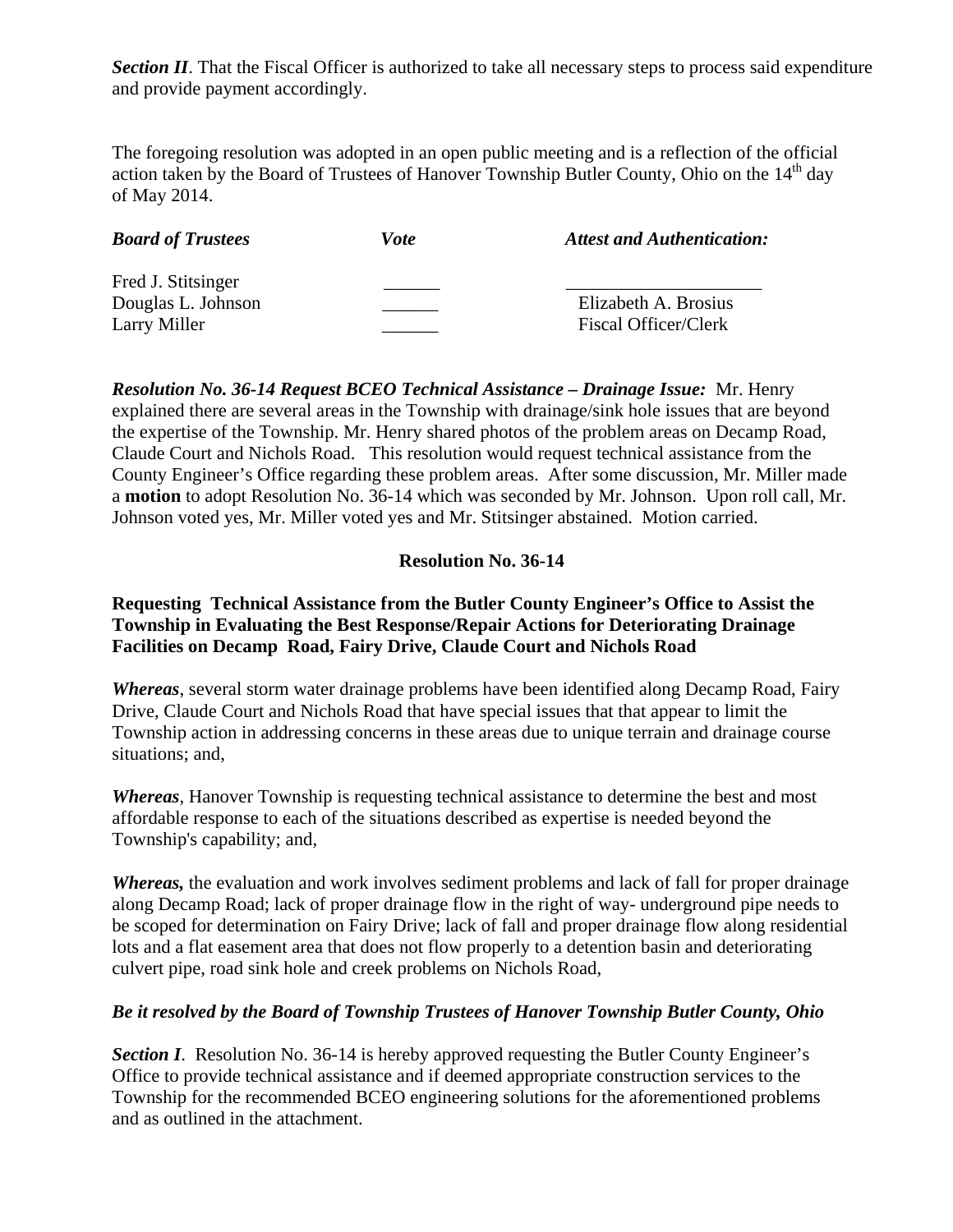**Section II**. The Road Superintendent is hereby directed to contact and work with the Butler County Engineer's Office as soon as practicable to address these issues.

The foregoing resolution was adopted in a special public meeting and is a reflection of the official action taken by the Board of Trustees of Hanover Township Butler County, Ohio on the 14<sup>th</sup> day of May 2014.

| <b>Board of Trustees</b> | Vote | <b>Attest and Authentication:</b> |
|--------------------------|------|-----------------------------------|
| Fred J. Stitsinger       |      |                                   |
| Douglas L. Johnson       |      | Elizabeth A. Brosius              |
| Larry Miller             |      | Fiscal Officer/Clerk              |

# *Resolution No. 37-14 Request Amended Certificate of Estimated Resources (BREC and BWC Grants*): Ms. Brosius explained this resolution authorizes the amendment of revenue and appropriations documents to reflect the recently received BREC and BWC grant funds. After some discussion, Mr. Stitsinger made a **motion** to adopt Resolution No. 37-14 which was seconded by Mr. Johnson. Upon roll call, all three Trustees voted yes.

# **Resolution No. 37-14**

# **Amending the Certificate of Resources for Hanover Township and Adjusting Permanent Appropriations for the Balance of Fiscal Year 2014 To Reflect Additional Revenue for the Fire/EMS Funds**

*Whereas*, the Fiscal Officer reported on recent revenue adjustments as the result of revenues derived from grant awards received for the Fire/EMS Fund 2281 as reflected in the April minutes; and

*Whereas*, the Fiscal Officers recommends acknowledgement of the foregoing and amending the Revenue and Appropriation documents as well as establish the necessary accounting structure to accurately reflect the acceptance and expenditure of these additional funds; and

*Whereas*, the Board of Trustees concurs with the recommendation of the Fiscal Officer.

# *Be it resolved by the Board of Trustees of Hanover Township Butler County, Ohio*

**Section I.** That to promote sound and efficient fiscal operations for the Township, the Certificate of Estimated Resources and Permanent Appropriations for Fiscal Year 2014 are hereby amended subject to the County Budget Commission approval reflecting the receipt of additional revenue for the Fire/ EMS Fund 2281 as recommended by the Fiscal Officer to reflect grant awards from the Ohio Bureau of Workers' Compensation (\$23,315.72) and Butler Rural Electric Cooperative ( \$800.00) and as set forth in the attachment herewith.

**Section II**. That the Fiscal Officer is authorized to take all necessary steps to implement said 2014 Revenue and Expenditure adjustments for the Permanent Appropriations and make payments accordingly.

The foregoing resolution was adopted in an open public meeting and is a reflection of the official action taken by the Board of Trustees of Hanover Township Butler County, Ohio on the 14<sup>th</sup> day of May 2014.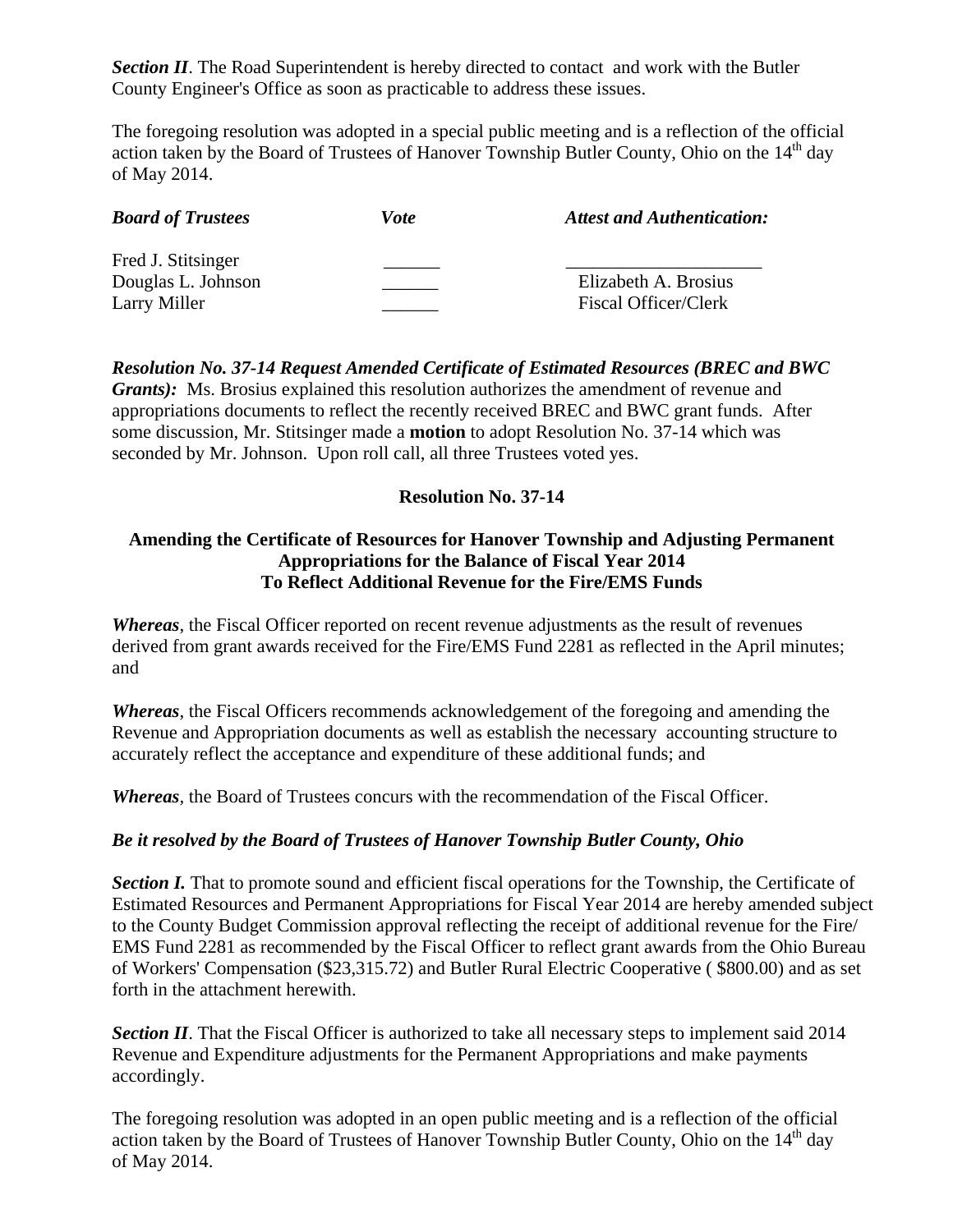| <b>Board of Trustees</b> | Vote | <b>Attest and Authenticate:</b> |
|--------------------------|------|---------------------------------|
| Fred J. Stitsinger       |      |                                 |
| Larry Miller             |      | Elizabeth A. Brosius            |
| Douglas J. Johnson       |      | Fiscal Officer/Clerk            |

*Zoning Appeals Notice – 1271 Millville Oxford Road – Accessory Structure:* Mr. Henry reported the Township received notice from the County regarding a zoning hearing for a variance to build an accessory structure larger than zoning allows. Mr. Henry stated he was not aware of any objections to this variance. There were no objections from the Board.

*Safety Award – Safety Award Banquet May 22, 2014:* Mr. Henry noted the Township would be receiving a safety award from the Greater Hamilton Safety Council and asked the Trustees to let him know who wanted to attend the banquet.

*Closed Point of Dispensing – Board of Health:* Mr. Henry reported he met with Sarah Moore, Butler County Health Department, regarding the Township being designated as a Closed Point of Dispensing. In the event of a major outbreak of a contagious disease, instead of going to a general point of dispensing (POD), residents could get vaccinated at a closer location (e.g. local fire department) if designated as a Closed Point of Dispensing. The Health Department would provide training for the Township to become as a Closed Point of Dispensing. Mr. Henry asked the Board if it would be interested in the Township becoming a designated Closed Point of Dispensing. After some discussion, Mr. Miller made a **motion** to authorize the Administrator to take the necessary steps for the Township to become a Closed Point of Dispensing, which was seconded by Mr. Johnson. Upon roll call, all three Trustees voted yes.

*Administrator Report – Revenue Issue:* Mr. Henry reported that the revenue issue involving TIF monies from the City of Hamilton was coming to a conclusion as both parties' attorneys have been meeting and negotiating. It appears the Township is owed \$62,035.93. It could be argued that the Township is entitled to additional funds; however, the Township's attorneys believe this point is debatable and subject to additional legal research and interpretation. The City of Hamilton is seeking a total release from the Township for payment of the \$62,035.93. Mr. Henry stated that neither he nor Roger Gates of the Prosecutor's Office recommend the Township sign such a release.

### *Other New Business*

Road Superintendent Scot Gardner reported the bed of one of the older trucks was beyond repair and needed to be replaced. Mr. Gardner reported he had a quote from Kaffenbarger to furnish and install a new Galion bed. Mr. Stitsinger requested the Road Superintendent to get quotes from some additional vendors.

Also under other New Business, Ms. Brosius reported that she had received the first half of 2014 property taxes.

Also under other New Business, Mr. Henry distributed to the Board copies of his memo to the Fire Chief which provided a general management blueprint of steps to be implemented in the Fire Department.